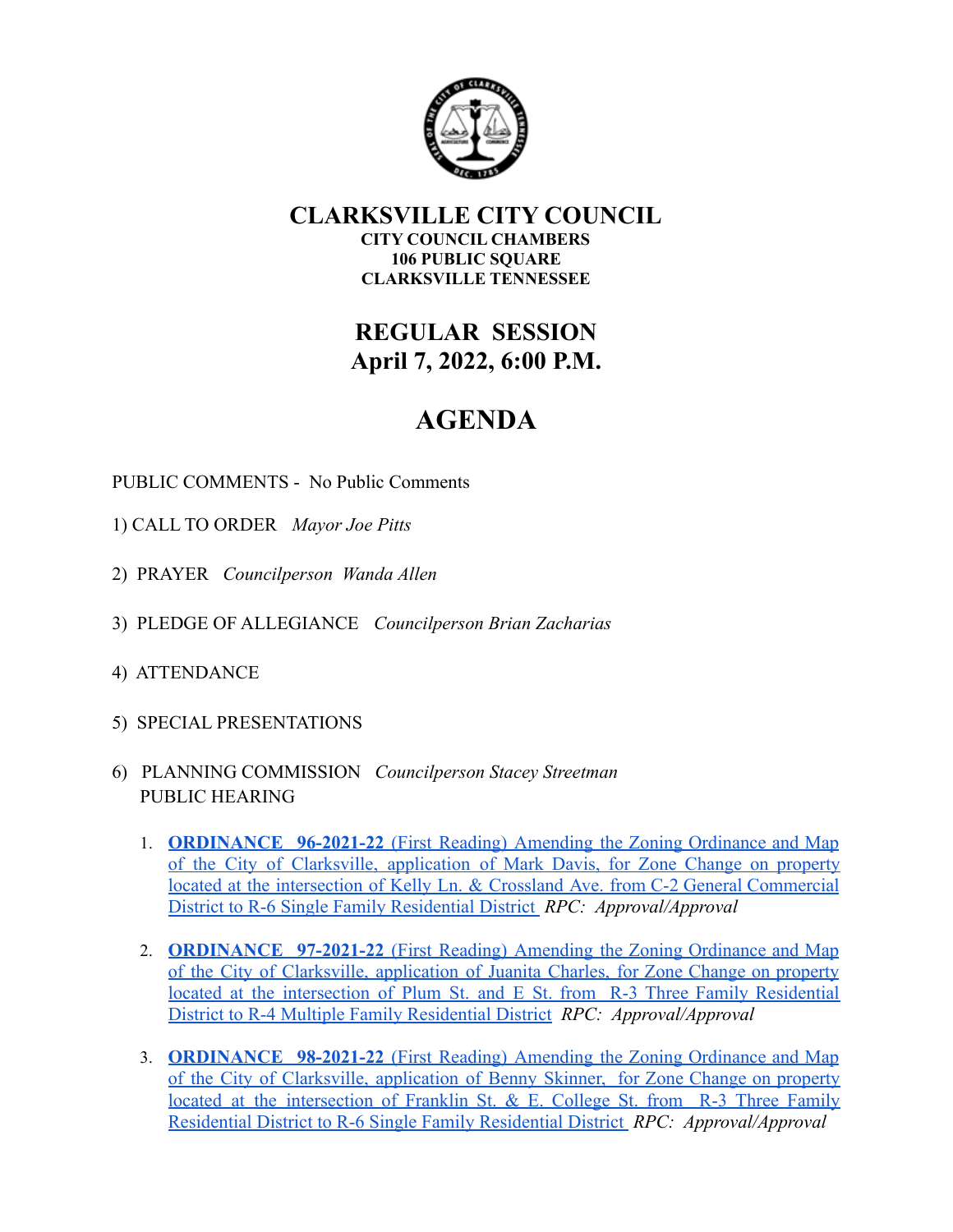- 4. **[ORDINANCE](https://drive.google.com/file/d/1BN9XmkCdlrtA-ILFIqQatuLZHZV24qJW/view?usp=sharing) 99-2021-22** (First Reading) Amending the Zoning Ordinance and Map of the City of [Clarksville,](https://drive.google.com/file/d/1BN9XmkCdlrtA-ILFIqQatuLZHZV24qJW/view?usp=sharing) application of Samuel Renison Baggett, for Zone Change on property located at the intersection of [Edmondson](https://drive.google.com/file/d/1BN9XmkCdlrtA-ILFIqQatuLZHZV24qJW/view?usp=sharing) Ferry Rd. & Jen Hollow Rd. from R-1 [Single Family Residential District to R-2 Single Family Residential District](https://drive.google.com/file/d/1BN9XmkCdlrtA-ILFIqQatuLZHZV24qJW/view?usp=sharing) *RPC: Approval/Approval*
- 5. **[ORDINANCE](https://drive.google.com/file/d/1BUNdv5yz1PKxtkcjSy2P4EwHP2fILC1x/view?usp=sharing) 100-2021-22** (First Reading) Amending the Zoning Ordinance and Map of the City of [Clarksville,](https://drive.google.com/file/d/1BUNdv5yz1PKxtkcjSy2P4EwHP2fILC1x/view?usp=sharing) application of John & James Clark - Landmark Group, Agent for Zone Change on property located at the [intersection](https://drive.google.com/file/d/1BUNdv5yz1PKxtkcjSy2P4EwHP2fILC1x/view?usp=sharing) of Needmore Rd. & E. Boy Scout Rd. from R-1 Single Family [Residential](https://drive.google.com/file/d/1BUNdv5yz1PKxtkcjSy2P4EwHP2fILC1x/view?usp=sharing) District to R-6 Single Family Residential [District](https://drive.google.com/file/d/1BUNdv5yz1PKxtkcjSy2P4EwHP2fILC1x/view?usp=sharing) *RPC: Approval/Approval*
- 6. **[ORDINANCE](https://drive.google.com/file/d/1BY489hjNnYWMeWz4jIBatMzGu3zAIzZA/view?usp=sharing) 101-2021-22** (First Reading) Amending the Zoning Ordinance and Map of the City of [Clarksville,](https://drive.google.com/file/d/1BY489hjNnYWMeWz4jIBatMzGu3zAIzZA/view?usp=sharing) application of Ligon Home Builders - Calvin Ligon, Agent for Zone Change on property located at the [intersection](https://drive.google.com/file/d/1BY489hjNnYWMeWz4jIBatMzGu3zAIzZA/view?usp=sharing) of Ford St. & Carpenter St. from [R-3 Three Family Residential District to R-6 Single Family Residential District](https://drive.google.com/file/d/1BY489hjNnYWMeWz4jIBatMzGu3zAIzZA/view?usp=sharing) *RPC: Approval/Approval*
- 7. **[ORDINANCE](https://drive.google.com/file/d/1Bek6ZECoh6IUYGB0y_c5I8nFTLrZezXm/view?usp=sharing) 102-2021-22** (First Reading) Amending the Zoning Ordinance and Map of the City of [Clarksville,](https://drive.google.com/file/d/1Bek6ZECoh6IUYGB0y_c5I8nFTLrZezXm/view?usp=sharing) application of Syd & Berry Hedrick, for Zone Change on property located at the [intersection](https://drive.google.com/file/d/1Bek6ZECoh6IUYGB0y_c5I8nFTLrZezXm/view?usp=sharing) of Lafayette Rd. & Monarch Ln. from R-1 Single [Family Residential District to R-6 Single Family Residential District](https://drive.google.com/file/d/1Bek6ZECoh6IUYGB0y_c5I8nFTLrZezXm/view?usp=sharing) *RPC: Approval/Approval*
- 8. **[ORDINANCE](https://drive.google.com/file/d/1Bk-TLy5fo-eOIPn35A1m-w26HmBpA_T6/view?usp=sharing) 103-2021-22** (First Reading) Amending the Zoning Ordinance and Map of the City of [Clarksville,](https://drive.google.com/file/d/1Bk-TLy5fo-eOIPn35A1m-w26HmBpA_T6/view?usp=sharing) application of Hunter Winn, et al, for Zone Change on property located at the [intersection](https://drive.google.com/file/d/1Bk-TLy5fo-eOIPn35A1m-w26HmBpA_T6/view?usp=sharing) of Batts Ln. & Biglen Rd. from RM-1 Single Family Mobile [Home Residential District to R-6 Single Family Residential District](https://drive.google.com/file/d/1Bk-TLy5fo-eOIPn35A1m-w26HmBpA_T6/view?usp=sharing) *RPC: Disapproval/Disapproval*
- 9. **[ORDINANCE](https://drive.google.com/file/d/1BmUkdwMY6cQaT6BySCHjTnEEd3_z1RUP/view?usp=sharing) 105-2021-22** (First Reading) Amending the Zoning Ordinance and Map of the City of [Clarksville,](https://drive.google.com/file/d/1BmUkdwMY6cQaT6BySCHjTnEEd3_z1RUP/view?usp=sharing) application of Richard Tucker, for Zone Change on property located at the [intersection](https://drive.google.com/file/d/1BmUkdwMY6cQaT6BySCHjTnEEd3_z1RUP/view?usp=sharing) of Martin Luther King Blvd. and Memorial Dr. from C-5 [Highway & Arterial Commercial District to R-4 Multiple Family Residential District](https://drive.google.com/file/d/1BmUkdwMY6cQaT6BySCHjTnEEd3_z1RUP/view?usp=sharing) *RPC: Approval/Approval*
- 10. **[ORDINANCE](https://drive.google.com/file/d/1BsCqXjkSKJc7-6c8refsy6BLV7R5cfWU/view?usp=sharing) 106-2021-22** (First Reading) Amending the Zoning Ordinance and Map of the City of [Clarksville,](https://drive.google.com/file/d/1BsCqXjkSKJc7-6c8refsy6BLV7R5cfWU/view?usp=sharing) application of Ascension Properties, for Zone Change on property fronting West [Thompkins](https://drive.google.com/file/d/1BsCqXjkSKJc7-6c8refsy6BLV7R5cfWU/view?usp=sharing) Lane from R-3 Three Family Residential District to [R-6 Single Family Residential District](https://drive.google.com/file/d/1BsCqXjkSKJc7-6c8refsy6BLV7R5cfWU/view?usp=sharing) *RPC: Approval/Approval*
- 11. **[RESOLUTION](https://drive.google.com/file/d/19lUh1es5irBHL4q_XdDisBocChNwnKHJ/view?usp=sharing) 54-2021-22** Annexing certain land south of Highway 12 Between [Shellie Drive and Acorn Drive](https://drive.google.com/file/d/19lUh1es5irBHL4q_XdDisBocChNwnKHJ/view?usp=sharing)
- 12. **[RESOLUTION](https://drive.google.com/file/d/19o-UVUG0vSVvJgHcP9657F9wkP-4UFFo/view?usp=sharing) 55-2021-22** Adopting a Plan Of Service for Certain Annexed Land [South of Highway 12 between Shellie Drive and Acorn Drive](https://drive.google.com/file/d/19o-UVUG0vSVvJgHcP9657F9wkP-4UFFo/view?usp=sharing)
- 13. **[ORDINANCE](https://drive.google.com/file/d/1BsnNZ88mpMRylz_OgEtO5fUpZ9z9sxl3/view?usp=sharing) 92-2021-22** (First Reading) Amending the Official Code of the City of Clarksville [Reapportioning](https://drive.google.com/file/d/1BsnNZ88mpMRylz_OgEtO5fUpZ9z9sxl3/view?usp=sharing) the City of Clarksville for the Purpose of Electing Persons for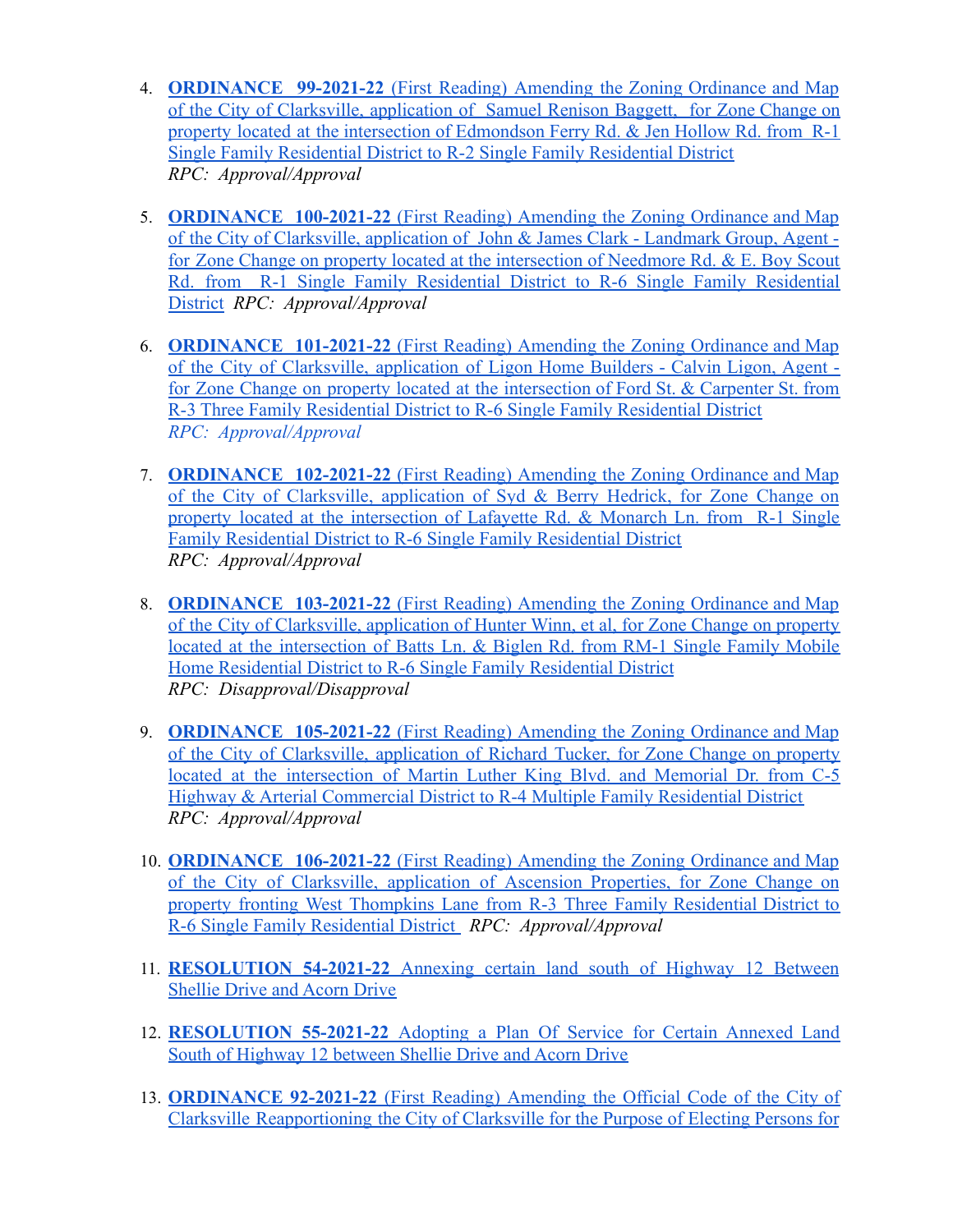the Office of City Council Member [\[Annexed](https://drive.google.com/file/d/1BsnNZ88mpMRylz_OgEtO5fUpZ9z9sxl3/view?usp=sharing) Territory Along State Route 12 and East [Old Ashland City Road\]](https://drive.google.com/file/d/1BsnNZ88mpMRylz_OgEtO5fUpZ9z9sxl3/view?usp=sharing)

7) CONSENT AGENDA *City Clerk*

*All items in this portion of the agenda are considered to be routine and non-controversial by the Council and may be approved by one motion; however, a member of the Council may request that an item be removed for separate consideration under the appropriate committee report:*

- 1. **[ORDINANCE](https://drive.google.com/file/d/13Q5Sejjj7cLyiEW43yqFm7W6b2pZ3hNq/view?usp=sharing) 79-2021-22** (Second [Reading](https://drive.google.com/open?id=10cy8QZe6Is9vwWClOdOegC7ycbLXWhVi)) Postponed 3/3/22 [Amending](https://drive.google.com/file/d/13Q5Sejjj7cLyiEW43yqFm7W6b2pZ3hNq/view?usp=sharing) the official code of the City of [Clarksville,](https://drive.google.com/file/d/13Q5Sejjj7cLyiEW43yqFm7W6b2pZ3hNq/view?usp=sharing) Tennessee relative to adoption of an updated [version of the International Fire Code](https://drive.google.com/file/d/13Q5Sejjj7cLyiEW43yqFm7W6b2pZ3hNq/view?usp=sharing)
- 2. **[ORDINANCE](https://drive.google.com/file/d/1Mwjyr6zCjCeRtqbHTZYrnqJFvFZC7JEA/view?usp=sharing) 85-2021-22** (Second Reading) Amending the Fiscal Year 2021-2022 Operating Budget for the Central Business [Improvement](https://drive.google.com/file/d/1Mwjyr6zCjCeRtqbHTZYrnqJFvFZC7JEA/view?usp=sharing) District (CBID) Ordinance [120-2020-21](https://drive.google.com/file/d/1Mwjyr6zCjCeRtqbHTZYrnqJFvFZC7JEA/view?usp=sharing)
- 3. **[ORDINANCE](https://drive.google.com/file/d/160a3ZTpQdm2IPmlwciaIxdtjXOuHLHPV/view?usp=sharing) 87-2021-22** (Second Reading) Amending the Zoning Ordinance and Map of the City of [Clarksville,](https://drive.google.com/file/d/160a3ZTpQdm2IPmlwciaIxdtjXOuHLHPV/view?usp=sharing) application of Mark Holleman for Zone Change on property located at the [intersection](https://drive.google.com/file/d/160a3ZTpQdm2IPmlwciaIxdtjXOuHLHPV/view?usp=sharing) of Ringgold Rd. & Ishee Dr. from R-1 Single Family [Residential District to R-2 Single Family Residential District](https://drive.google.com/file/d/160a3ZTpQdm2IPmlwciaIxdtjXOuHLHPV/view?usp=sharing)
- 4. **[ORDINANCE](https://drive.google.com/file/d/160cEa27K7mRG_uphVtM5e0fz1ShwtJJm/view?usp=sharing) 88-2021-22** (Second Reading) Amending the Zoning Ordinance and Map of the City of Clarksville, application of Van Wormer [Construction,](https://drive.google.com/file/d/160cEa27K7mRG_uphVtM5e0fz1ShwtJJm/view?usp=sharing) LLC for Zone Change on property located at the [intersection](https://drive.google.com/file/d/160cEa27K7mRG_uphVtM5e0fz1ShwtJJm/view?usp=sharing) of Forest St. & Church St. from R-3 Three [Family Residential District to R-6 Single Family Residential District](https://drive.google.com/file/d/160cEa27K7mRG_uphVtM5e0fz1ShwtJJm/view?usp=sharing)
- 5. **[ORDINANCE](https://drive.google.com/file/d/169I2h21Tp7DjCMP47X7yypYbG8rSnO3S/view?usp=sharing) 89-2021-22** (Second Reading) Amending the Zoning Ordinance and Map of the City of [Clarksville,](https://drive.google.com/file/d/169I2h21Tp7DjCMP47X7yypYbG8rSnO3S/view?usp=sharing) application of City of Clarksville - Mayor Joe Pitts, Agent for Zone Change on property located at the [intersection](https://drive.google.com/file/d/169I2h21Tp7DjCMP47X7yypYbG8rSnO3S/view?usp=sharing) of Crossland Ave., and [Richardson](https://drive.google.com/file/d/169I2h21Tp7DjCMP47X7yypYbG8rSnO3S/view?usp=sharing) St. from R-3 Three Family Residential District to R-6 Single Family [Residential District](https://drive.google.com/file/d/169I2h21Tp7DjCMP47X7yypYbG8rSnO3S/view?usp=sharing)
- 6. **[ORDINANCE](https://drive.google.com/file/d/16P6UDewzri6PIFEqLqDCW99yOLC5h6md/view?usp=sharing) 91-2021-22** (Second Reading) An ordinance accepting the donation of certain real property from Hazelwood [Development,](https://drive.google.com/file/d/16P6UDewzri6PIFEqLqDCW99yOLC5h6md/view?usp=sharing) a Tennessee General Partnership, to [the City Of Clarksville for the purpose of a sewer pump station.](https://drive.google.com/file/d/16P6UDewzri6PIFEqLqDCW99yOLC5h6md/view?usp=sharing)
- 7. **[RESOLUTION](https://drive.google.com/file/d/1C76Cpwh5hdIB1GCnDBzuSn1l0ISuM0jA/view?usp=sharing) 57-2021-22** Approving appointments to the Adult Oriented Board, Common Design Review Board, Fire Board of Appeals, Human Relations [Commission](https://drive.google.com/file/d/1C76Cpwh5hdIB1GCnDBzuSn1l0ISuM0jA/view?usp=sharing) [and the Roxy Board](https://drive.google.com/file/d/1C76Cpwh5hdIB1GCnDBzuSn1l0ISuM0jA/view?usp=sharing)
- 8. Adoption of Minutes: [February 22](https://drive.google.com/file/d/19wdMJmh3PaCtRYu1GqGN0lySGOmJM9Oi/view?usp=sharing), [March 3,](https://drive.google.com/file/d/19uj9dHPCrngg-rwvtDSfJ4gLNvrjLBYf/view?usp=sharing) [March 8,](https://drive.google.com/file/d/1C1J3mZGWlJHskiSLdD6Az8pMhKYrpEUv/view?usp=sharing) [March 16](https://drive.google.com/file/d/1BzsLEoOlGimDQH3xw7KgJFUGanSsbBjF/view?usp=sharing)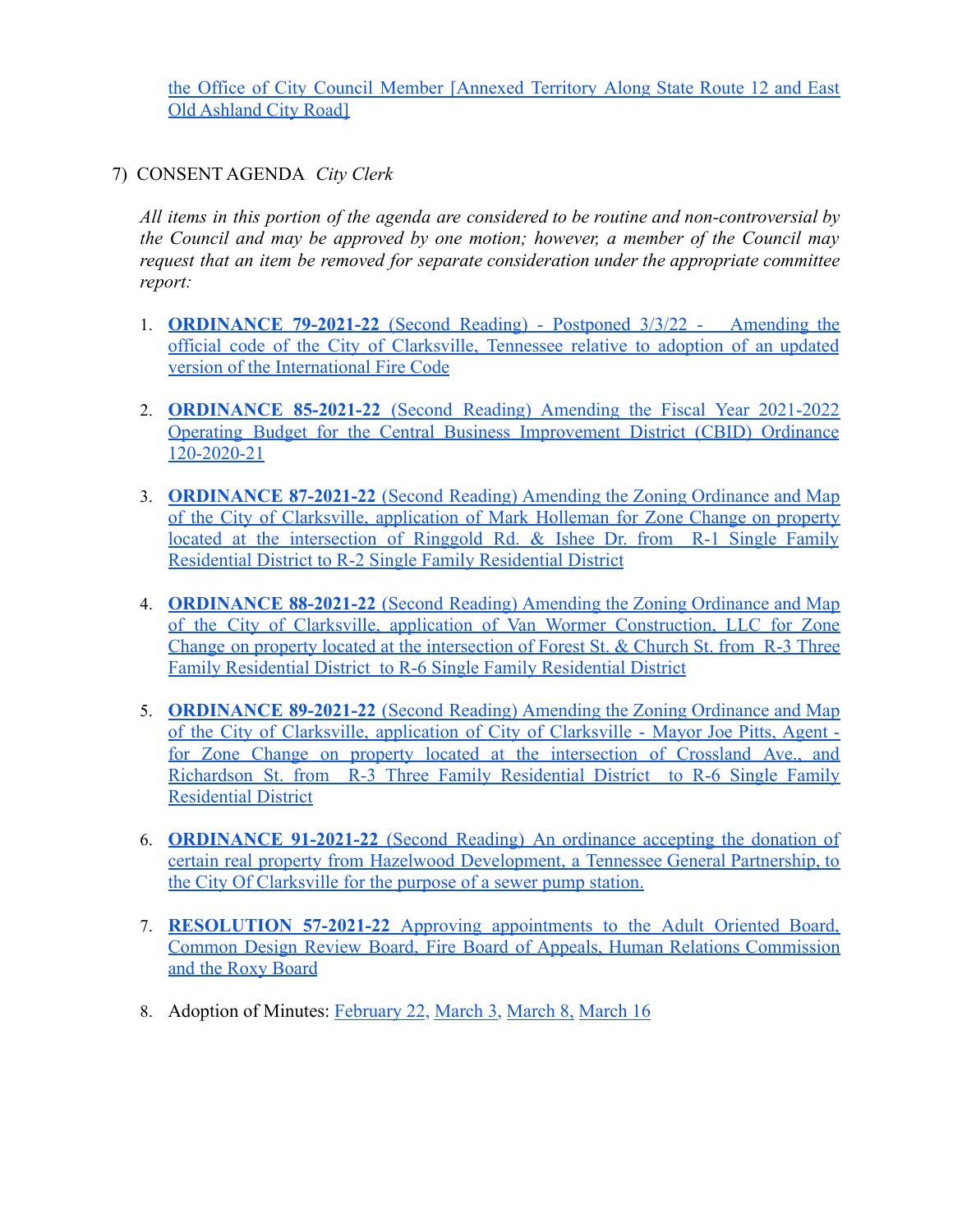#### 8) FINANCE COMMITTEE *Councilperson Stacey Streetman*

- 1. **[ORDINANCE](https://drive.google.com/file/d/19DjFNoRMSnOrlWwyKdzVOrmQ_RqpHYy4/view?usp=sharing) 93-2021-22** (First Reading) Authorizing the sale of property located 2015 [Ft. Campbell Blvd. at public auction](https://drive.google.com/file/d/19DjFNoRMSnOrlWwyKdzVOrmQ_RqpHYy4/view?usp=sharing) *Finance: Approval*
- 2. **[ORDINANCE](https://drive.google.com/file/d/18WYdM7Wclxqpqum6EFON93gXhj82aYGn/view?usp=sharing) 94-2021-22** (First Reading) Designating depositories for the City of Clarksville further [authorizing](https://drive.google.com/file/d/18WYdM7Wclxqpqum6EFON93gXhj82aYGn/view?usp=sharing) the City of Clarksville to enter into banking services [contracts](https://drive.google.com/file/d/18WYdM7Wclxqpqum6EFON93gXhj82aYGn/view?usp=sharing) *Finance: Approval*
- 3. **[ORDINANCE](https://drive.google.com/file/d/19NwaVJN7JLmN8rdFQkpknoRjq6_BvQRq/view?usp=sharing) 95-2021-22** (First Reading) Amending the Operating and Capital budgets for the Fiscal Year 2022 for [Governmental](https://drive.google.com/file/d/19NwaVJN7JLmN8rdFQkpknoRjq6_BvQRq/view?usp=sharing) Funds (Ordinance [130-2020-21](https://drive.google.com/file/d/18rJFiG1nmdrpS5LibQTMq1oV0GeGnOaN/view?usp=sharing)) to add additional funding for Capital Projects for a total of \$7,512, 500 *Finance: Approval*
- 4. **[RESOLUTION](https://drive.google.com/file/d/18WTdeQvd4QF4IVVXYJcZ1ko7OvNkIMVQ/view?usp=sharing) 56-2021-22** Authorizing a revised new Interlocal Agreement between the City of Clarksville and the United States Of America [\(Department](https://drive.google.com/file/d/18WTdeQvd4QF4IVVXYJcZ1ko7OvNkIMVQ/view?usp=sharing) Of Defense / [Department](https://drive.google.com/file/d/18WTdeQvd4QF4IVVXYJcZ1ko7OvNkIMVQ/view?usp=sharing) Of The Army / Fort Campbell, Kentucky) for transport of natural gas *Finance: Approval*
- 5. **[RESOLUTION](https://drive.google.com/file/d/19eXuvZWdj7zl_FHv_wHSm-UMyoQWTEMG/view?usp=sharing) 58-2021-22** Authorizing a Memorandum of Understanding between the City of [Clarksville,](https://drive.google.com/file/d/19eXuvZWdj7zl_FHv_wHSm-UMyoQWTEMG/view?usp=sharing) TN and the Rotary Club of Clarksville to accept the donation of \$2,380.70 to purchase and install a flagpole and Ukrainian flag to be placed at [McGregor](https://drive.google.com/file/d/19eXuvZWdj7zl_FHv_wHSm-UMyoQWTEMG/view?usp=sharing) [Park Avenue of Flags.](https://drive.google.com/file/d/19eXuvZWdj7zl_FHv_wHSm-UMyoQWTEMG/view?usp=sharing) *Finance: Approval*

#### 9) GAS & WATER COMMITTEE *Councilperson Wallace Redd*

1. Department Report

### 10) NEIGHBORHOOD & COMMUNITY SERVICES COMMITTEE *Councilperson Stacey Streetman*

- 1. Department Report
- 11) PARKS & RECREATION COMMITTEE *Councilperson Travis Holleman*
	- 1. Department Report
- 12) PUBLIC SAFETY COMMITTEE *Councilman Travis Holleman*
	- 1**.** Department Reports

#### 13) TRANSPORTATION-STREETS-GARAGE COMMITTEE *Mayor Pro Tem Wanda Smith*

- 1. Department Reports
- 14) NEW BUSINESS
	- 1. **[RESOLUTION](https://drive.google.com/file/d/1C2owCvdc3hApkY_BOTJRDU0_zkvb-zJA/view?usp=sharing) 59-2021-22** Requesting the Regional Planning Commission to initiate, prepare and consider an [ordinance](https://drive.google.com/file/d/1C2owCvdc3hApkY_BOTJRDU0_zkvb-zJA/view?usp=sharing) to amend the zoning code map to rezone certain [property within Ward 6](https://drive.google.com/file/d/1C2owCvdc3hApkY_BOTJRDU0_zkvb-zJA/view?usp=sharing) *Councilperson Smith*